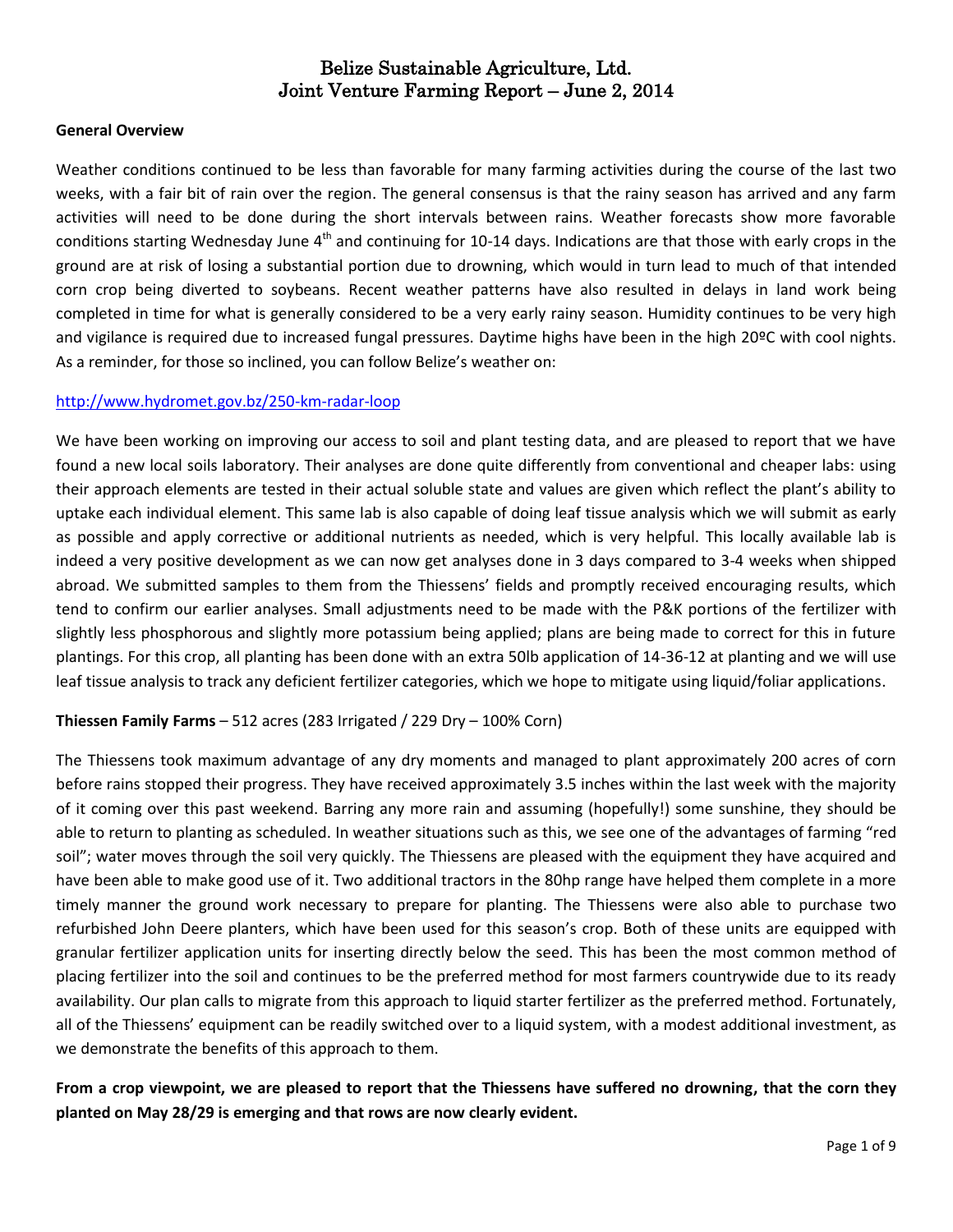This crop we have initiated some trials on the Thiessen fields, with Marlon Dyck being responsible for all aspects of these trials, including which equipment will be used, so that we can have a high degree of confidence that the trials will be rigorously and diligently carried out.

The trials, covering some 226 acres in total, involve seeding two different plant populations using two completely different fertilizer programs with two varieties of seed, on irrigated and non-irrigated ground. Land preparation will be the same as will access to irrigated/non-irrigated ground. As a result of these trials, we hope to improve our knowledge of the following points:

- What plant densities produce the highest yield in red soils?
- Which type of fertilization works best on these soils: liquid or granular?
- We also hope to get an early idea of what incremental yields can be obtained by increasing fertilization levels, although it should be noted that the first step is to better understand what type of fertilizer works best, then to fine tune the yield pick-up from incrementally higher amounts of fertilization.

In reference to the fertilizer, it has been established that for many crops, and especially corn, the first 21 days are very critical in the plant's development. The primary element responsible for the rapid growth in this early developmental stage is phosphorous. Therefore it is imperative that this nutrient is there in sufficient soluble form to adequately supply the plant. In soils such as ours that currently do not have a long history of applying sufficient fertilizers to build up an abundance of available nutrients, the most certain way to provide the necessary amounts of readily available nutrients is to use liquid fertilizer of sufficient quality and quantity to supply the plant's immediate needs.

While we do not necessarily believe that this is always the best or most cost effective solution for long term soil development, it is certainly the preferred method on "young" soils. We therefore expect that the use of liquid fertilizer will become the norm for our soil types, especially when considering their relatively low salt content compared to granular.

However, this approach certainly does not preclude any granular fertilizer being used as it will continue to be the primary source for nitrogen and potash for long term soil fertility building purposes.

As for corn seed, we will be using Syngenta Impacto and Dekalb 7088 seed for the trial plots. These plots will consist of two population densities: a 30,000 and a 35,000 population. They will be planted on a staggered basis across the field so that there will be an even amount of each variety for a given density. Germination tests were undertaken and records are being kept for future use. Germination test results will be compared to actual planting results in the field.

We will be planting the trial plots under one of the Thiessen irrigation pivots, so that we can collect data from irrigated and non-irrigated corn; given that the rows are considerably longer than the area covered by the pivots we will obtain results from both soil types. Additionally, both methods of planting fertilizer application (liquid and granular) will be employed.

Accordingly, we should obtain very valuable data focused on two different seed varieties and two different fertilization methods, given that all other field preparations and nutrient programs will remain the same. The acres allotted to these trials are such that the margin of error should be quite low.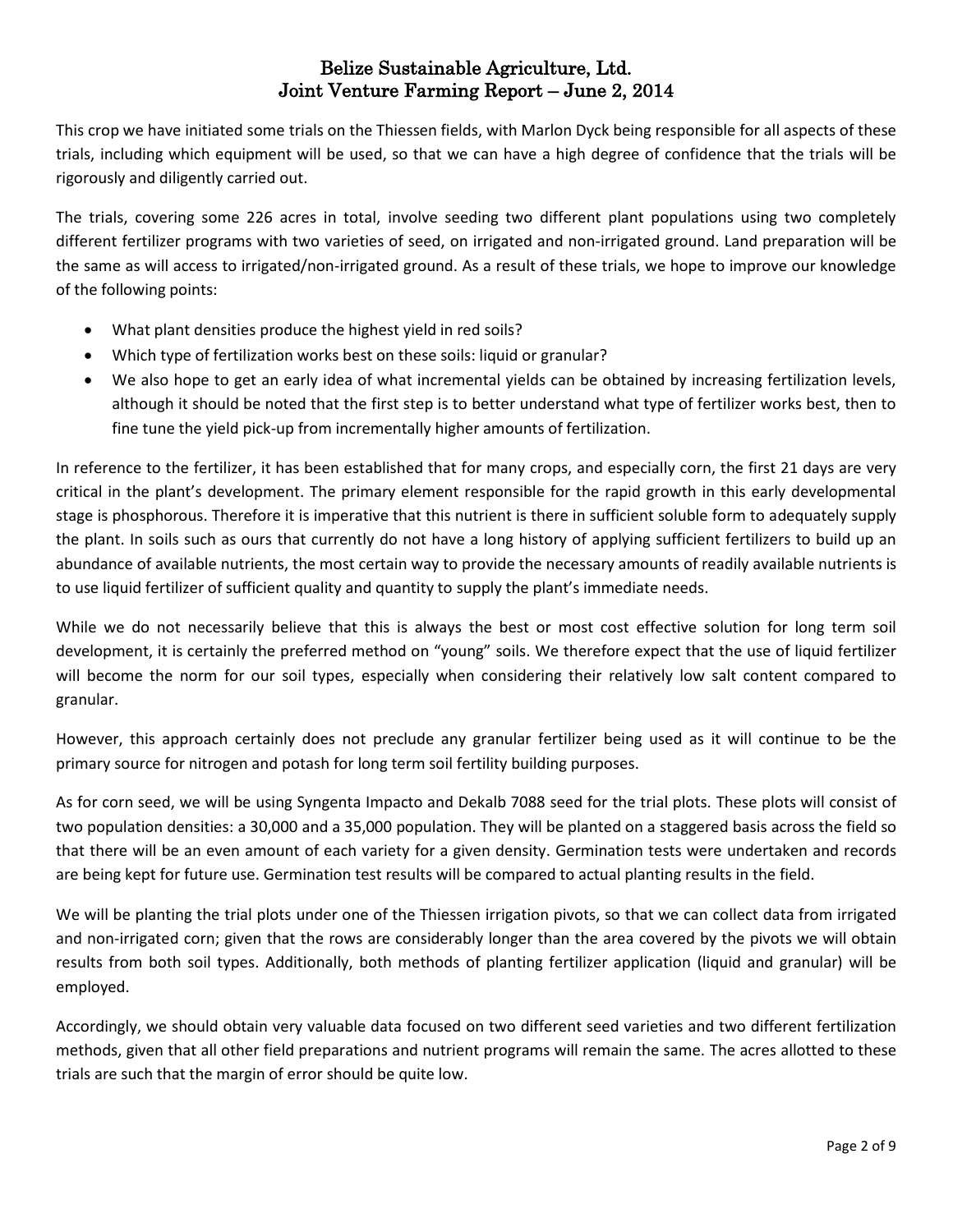We remain committed to our working relationship with the Thiessens and believe their commitment is being reciprocated. They have indicated their desire to work together with us in their other farming endeavors and discussions are continuing how this may develop for mutual benefit.

Please note that a mistake was made on the last JV Report, wherein we indicated the starter granular fertilizer being applied was 12-26-14 when indeed it was 14-36-12.



Thiessen's Planting Corn (May 29, 2014)

**Neufeld Family Farms** – 336 acres total (100 acres black eyed beans - 0 % Irrigated / 236 acres Rice – 100 % irrigated)

#### **Black Eyed Beans**

These beans have been graded and are destined for market. They rated well above average with excellent color and a count of 500-520 beans per 100grams. While demand for BEB's apparently remains high, we are puzzled by the low local price. This has prompted us to take a closer look at export opportunities, even though we only have a little more than one container load. We anticipate by the next JV Report that we will be able to confirm the BEBs have been sold for export. Local markets being what they are, we would probably need to have an agreement in place with an export buyer before considering planting any meaningful quantities of BEBS. Once the BEBs have been sold, we will also report back on the economics of this crop, which this year will have been quite disappointing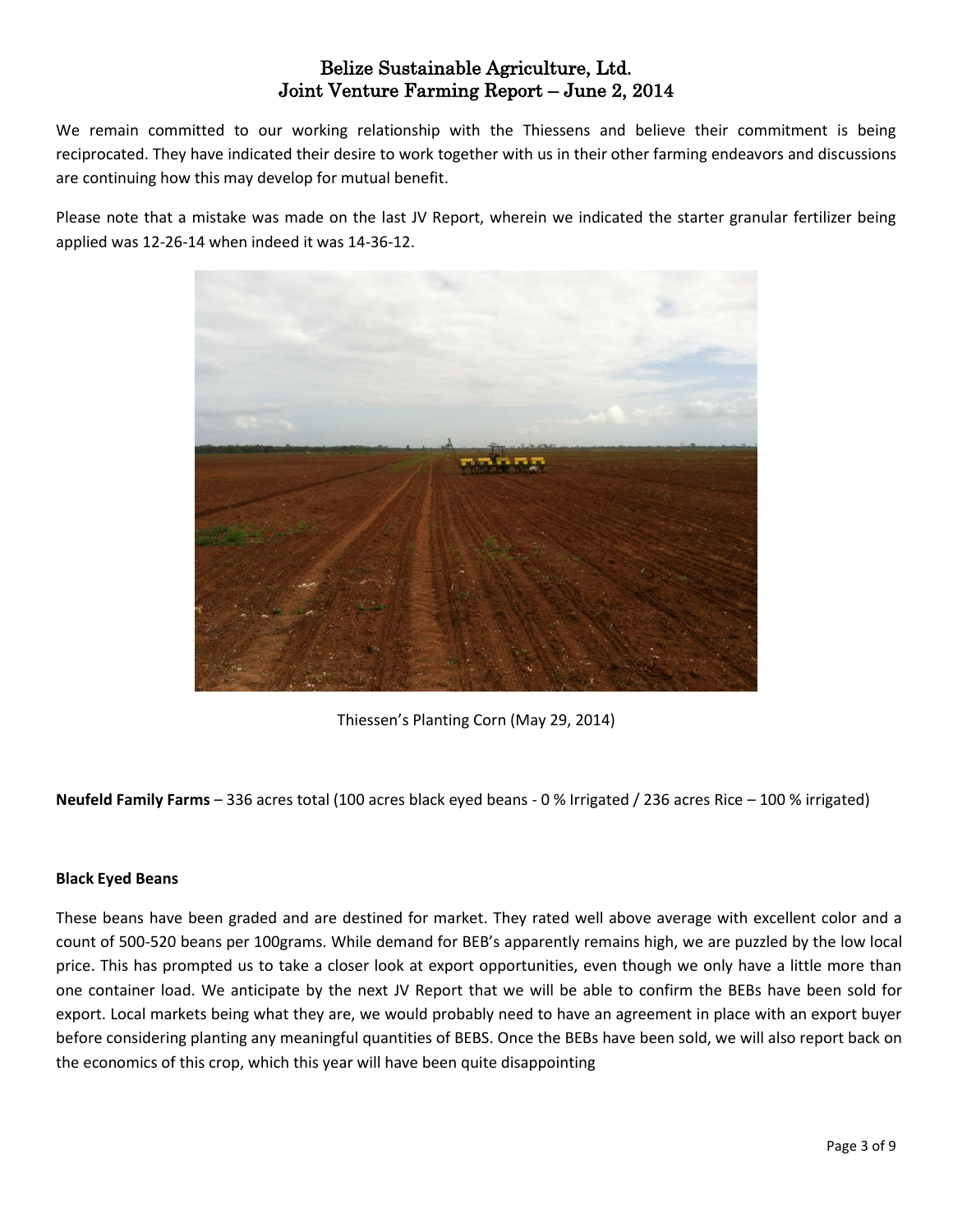#### **Rice**

With the exception of approximately 25 acres Jacob's rice is fully headed. Most of his rice is in early dough stage indicating it is filling the grain and beginning to harden. As indicated in the photo some kernels are beginning to change color to a light tan and showing quite a bit of maturity. The grain size is excellent and panicle size average to slightly above average. The earlier planted rice is "hanging its head" quite early which is good. This indicates good weight in the seed. The remainder of his crop is in late milk stage and maturing as expected. By the next report it too should have moved to the dough stage. This is an important milestone in the life of a rice plant. The majority of pest management is complete at this stage with the exception of grasshopper or locust infestation. Fortunately the dreaded spinki mite has not reared its ugly head and by far the majority of Jacob's crop has surpassed the level of maturity at which the mites harm the crop. Stink bugs are still a consideration but have not been an issue with Jacob's crop. As mentioned in earlier reports, chemicals are in stock to battle either of these possibilities. Indications are they will not be needed as surrounding farmers have not needed to exercise their use. Some other good news is some of the later fields surprised us with more consistent panicle emergence!

Unfortunately all the rice fields received at least 6 inches of rainfall over the last 24 hour period. I say at least because the gauge only measures 6 inches and it was full! How much more we received is anyone's guess. This has created a unique situation where water needs to be drained from the fields potentially taking some nutrients with it. This is indeed unfortunate but necessary as leaving too much water on the field will result in much more harmful conditions than the potential loss of nutrients.

Another concern for irrigated rice is long periods of extremely bright sunshine and hot conditions. It is believed that the water either gets too hot or that a fungus develops causing mortality. No fungicide has been found to combat this condition. The only known cure is dropping the water level very low or maintaining only moisture on the fields. As can be easily understood, with rains such as last night's maintaining low water levels is difficult. Jacob has been looking after this very well and is being encouraged to be vigilant in this area. This condition is much more present where plant population is low and sunlight can directly heat the water. An even and dense plant stand also prevents this condition from occurring.

The last area of concern in Jacob's fields is the amount of lodging beginning to take place. Jacob has one field that has particularly bad infestation of "red" or "wild" rice. This particular plant adapts itself very well to its surroundings. It will always grow at least 8-12 inches higher than the remainder of the crop. The plant itself is inherently weak and tends to lodge much easier than the intended cultivar. The damaging aspect of this is that also takes the preferred rice with it to the ground. As mentioned before, selection of varieties is imperative in order to get control of this plague. Unfortunately for Jacob there is nothing that can be done at this stage. Inclusion of these types of varieties in rotation must be considered for the next crop or this field will simply remain fallow.

As we reported in the last edition, Jacob was in need of upgrading some of his equipment and he has added a fairly new New Holland tractor to his equipment pool. We will provide pictures in a future report.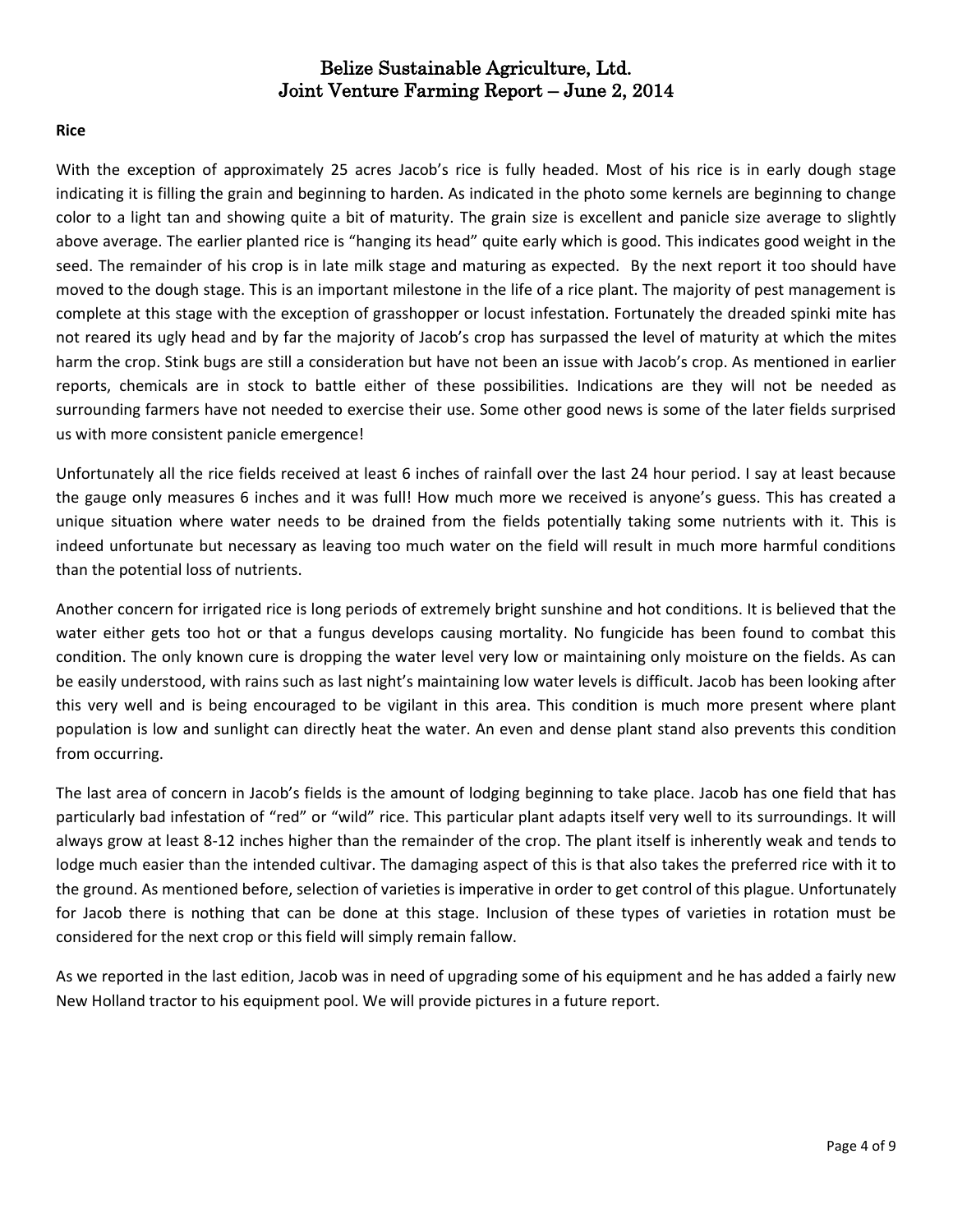



JSN Rice Maturing (June 2, 2014) JSN Rice "Lodging" (June 2, 2014)

## **Marlon Dyck –** 420 acres (Rice 100 % irrigated)

Marlon's earliest rice (planted March 12 2014) is beginning to go into head. In a week or so the entire 90 acres will be fully in head. From early observations the panicles are well developed and of good size. Size matters in determining yield potential. It is Marlon's turn to be vigilant with spinki mite detection and other insects that can harm the freshly emerged panicles. Rigorous daily scouting has been programmed, and the necessary insecticides are in stock in case of an outbreak. As the fields go into head the color changes to a lighter color green and the sweet aroma intensifies.

Fields 221-226 & 231-237 (Replanted March 29-31) are continuing to tiller and grow plant mass in anticipation of sending out panicles. This should start in about two weeks. At that time tillering will slow down or stop. Indications are these panicles should be larger and longer than those we have seen up to this time. The diameters of individual plants are quite large with some measuring a full 3/8". There is a direct correlation between girth and panicle so it will be exciting to see what these panicles will be like.

Marlon too experienced significant rainfall amounts exceeding 6" over a 48 hour period. Draining the fields of excess water is important due to potential fungus and the earlier mentioned lethal condition due to high water temperatures. He is scheduled to apply more nitrogen this week to give the plants a boost as panicles begin to emerge. This product is locally available and will be applied as soon as water levels are stabilized.

Marlon has made good headway in preparing his equipment for harvest; accordingly we do not expect to need to plan on repairing equipment when it should be in the field harvesting. Due to the amount of rain we have been having and the season in which harvest will take place Marlon is also ensuring that the tracks are ready for his combine. These are used in place of the front tires which do not provide enough flotation and grip under the extremely muddy conditions that rice is grown in. In a dry season crop the water is lowered from the field at the correct time to allow the crop to use up the remaining moisture for grain fill and with normal evaporation taking place the rice is harvested by driving on dry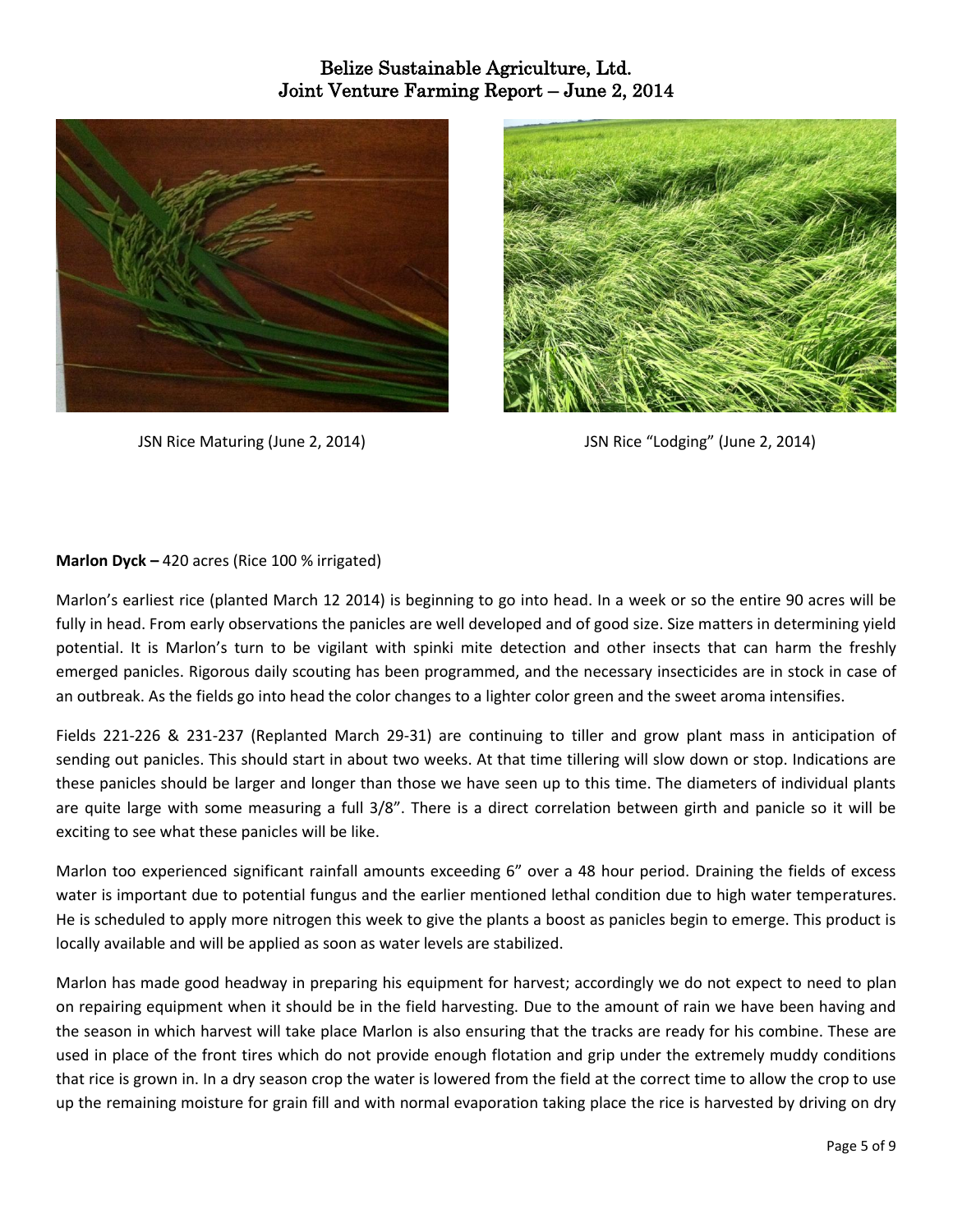ground. Also, much of this specialized equipment (the type of combine and header is rather specific for rice) has been standing idle for three years and needs a thorough overhaul to ensure a trouble free harvest. Our previously reported pre-sale of the entire crop to a local merchant has eased equipment maintenance pressure somewhat as drying and cleaning equipment do not need to be readied as that is part of the responsibility of the buyer.

### **Other JV Farming Prospects**

We have now focused our negotiations with HAC for the remaining land we are interested in farming for the Summer 2014 Season, and we expect to be able to report on definitive agreements by the next report.

- **HAC** rent ~650 acres of non-irrigated red soil in the San Carlos/Hillbank area. This ground would not be part of a JV program, but rather would be farmed by BSA personnel (MD, JP, and helpers.). We have been able to come to a satisfactory agreement, and expect to begin land preparation as soon as weather conditions allow. The crop allotments are as follows; 120 acres corn and 530 acres soybeans.
- **HAC**  rent ~280 acres of non-irrigated sandy black soil in the Blue Creek area, almost adjacent to our current rice crops. Here too, we continue to make progress towards a satisfactory agreement. It is quite possible this will become 80 acres only. Work will begin on this ground as soon as weather permits.

## **Summary and Conclusion**

Weather conditions are currently somewhat challenging, with, in some parts of the country, an early and occasionally powerful start to the rainy season. However, unless we are subjected to repeated heavy downpours in the Blue Creek area, we do not consider our rice crop to be severely at risk. Moreover, the lack of marketing/sales exposure for this crop means that we can consider ourselves to be in the final leg of this important effort. We remain hopeful that yields will be quite rewarding!

We believe that this Summer's corn crop, again subject to Mother Nature's vagaries, has the potential both to set new record yields for the Thiessen's (and us!) and to provide important information on the road to the long term goal of "200 Bushels or Bust!" corn yields in Belize.

Assuming we proceed with the Hillbank land rental, we expect to plant ~710 acres of corn, ~530 acres of soybeans, and ~200 acres of sorghum milo. We are reluctant to plant too much corn until we secure our own export channels, as domestic plantings are rumored to increase by 50%+, and we doubt the domestic market's capacity to absorb much additional supply. More reassuringly, there continues to be a significant shortage of soybeans in Belize's domestic market (primarily used for animal feed), and we believe that we can secure good prices for these soybeans while helping the country meet its domestic foodstuff requirements. The milo would again provide an opportunity to test another commodity to see what crop economics would be like assuming one can generate something closer to North American yields (historic yields in Belize have been very low, but local farmers have invested next to nothing in their crops). Moreover, continued heavy Chinese buying has absorbed most of the world's excess milo, continuing to secure a (historically unusual) premium price (versus corn) for this key feed grain.

A key "Next Step" for our project is to develop direct distribution channels for our products. 2013 and the first half of 2014 have demonstrated how unreliable Belize's domestic market, as well as traditional "grey market export channels", can be. It is therefore essential that we make every effort to develop rapidly our own channels. We have begun a multipronged strategy to reach out to potential export buyers of beans, corn, rice, and potentially other agronomic crops.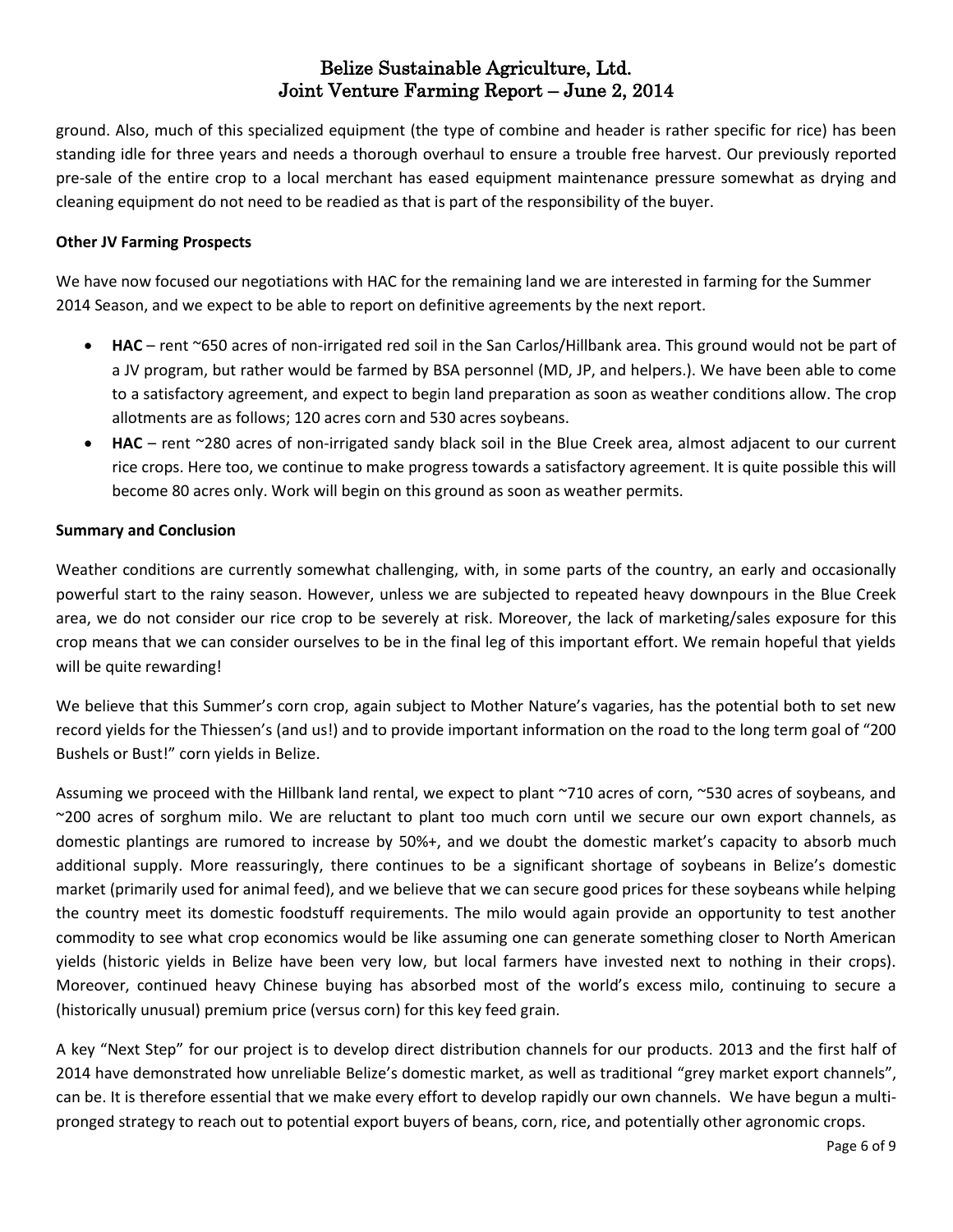On the bean front, we began initial contacts with Grace-Kennedy, based in Toronto, Ontario, which looked like a worthwhile avenue for the sale of LRK's. From early conversations it appeared the demand for this product was strong due to shortage of supply and it looked like sales of large volumes might be imminent. This excitement has cooled off significantly and they have now indicated to us that they are interested, but only in limited monthly quantities; perhaps 2 containers (~1,000cwt) per month. They further indicated that we should not count on them for large sales and pursuing other customers would be in our best interest. The Belize embassy in Washington, DC has also been extremely helpful in getting our name out to several prospective buyers in the Central American region. Through this channel we have been able to make contact with New Coast Trading Inc. in Florida. The majority of their clientele is based in the equatorial region. Their primary interest is in BEB's, but they are receptive to pursuing LRK's in the future. Contact has also been made with Lasco, another large volume buyer of LRK's in the Caricom region. While we are in early stage discussions, interest appears to be there and we hope that by the next Report we can share further progress.

Efforts to develop end user customers in Guatemala and Mexico are in their early stages, and we will share progress in the next couple of reporting periods. While Belize's reputation for producing a high quality product seems well established, our inability to offer substantial quantities remains a challenge. Nonetheless we hope to entice prospective buyers with the opportunity to secure a new and attractive supply channel whose capacity is likely to grow rapidly in the future. We expect to invest a material amount of time, effort, and travel budgets in the next few months to calling on prospective regional partners. We also look forward to leveraging our network within the regional US Embassies, the Government of Belize's official contacts, and a number of other lead generators.

For the next fortnight or two, we seem to be stuck in a holding pattern until more favorable weather conditions present themselves. Until then, all efforts are being geared to ensuring that equipment is field ready and operators are fine tuning their skills for more efficient and smoother operations.

Thanks!

John Peters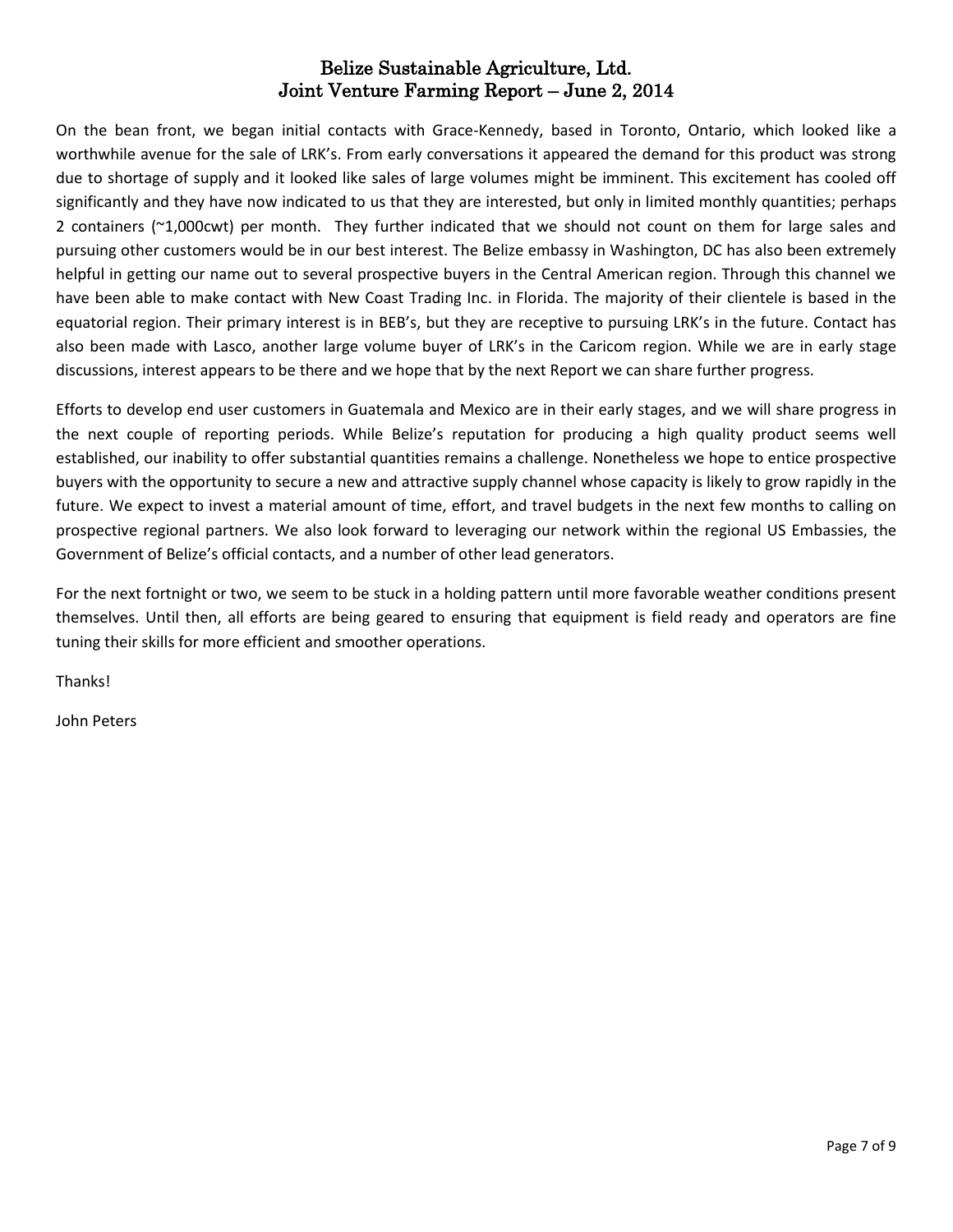| Grower                      | Location      | Field                                              | Acres | Irr?         | Soil                  | Crop         | Seed                                           | Plant                               | Stand           | Fertilizer                                                                                                                                                             | Comments                                                                                                            |
|-----------------------------|---------------|----------------------------------------------------|-------|--------------|-----------------------|--------------|------------------------------------------------|-------------------------------------|-----------------|------------------------------------------------------------------------------------------------------------------------------------------------------------------------|---------------------------------------------------------------------------------------------------------------------|
|                             |               | $\sharp$                                           |       |              | <b>Type</b>           |              | Variety                                        | Date                                | Date            | Program                                                                                                                                                                |                                                                                                                     |
| BSA/<br>Marlon&Team         | Hillbank      | $\overline{?}$                                     | 120   | $\mathsf{N}$ | Red                   | Corn         | Syngenta Impacto                               |                                     |                 | <b>TBA</b>                                                                                                                                                             | Waiting finalization of HAC<br>agreement                                                                            |
| BSA/<br>Marlon&Team         | Hillbank      | $\tilde{?}$                                        | 530   | $\mathsf{N}$ | Red                   | Soy<br>Beans | <b>TBA</b>                                     |                                     |                 | TBA                                                                                                                                                                    | Waiting finalization of HAC<br>agreement                                                                            |
| Thiessen<br><b>Brothers</b> | SC            | T1                                                 | 131   | <b>TBA</b>   | Black-red<br>loam     | Corn         | Dekalb 7088                                    |                                     |                 | 150lb 14-36-12                                                                                                                                                         | Summer 2014 Crop - waiting for<br>rains to start planting                                                           |
| Thiessen<br><b>Brothers</b> | SC            | T2                                                 | 139   | <b>TBA</b>   | Black-red<br>loam     | Corn         | Pioneer 4226                                   | May<br>29/14                        |                 | 150lb 14-36-12                                                                                                                                                         | Reviewing Germination results                                                                                       |
| Thiessen<br><b>Brothers</b> | SC            | T <sub>3</sub>                                     | 51    | <b>TBA</b>   | Red                   | Corn         | Syngenta Impacto                               | May<br>28/14                        |                 | 150lb 14-36-12                                                                                                                                                         | Reviewing Germination results                                                                                       |
| Thiessen<br><b>Brothers</b> | SC            | Extra                                              | 52    | <b>TBA</b>   | Red                   | Corn         | Dekalb 7088                                    | May<br>28/14                        |                 | 150lb 14-36-12                                                                                                                                                         | Reviewing Germination results                                                                                       |
| Thiessen<br><b>Brothers</b> | SC            | Extra                                              | 139   | TBA          | Red                   | Corn         | 61 ac Syngenta<br>Impacto<br>79 ac Dekalb 7088 | Waiting                             |                 | 150lb 14-36-12<br>+ liquid                                                                                                                                             | Summer 2014 Crop - waiting for<br>rains to stop to start planting<br>Trial Plot managed by Marlon Dyck              |
| BSA/<br>Marlon&Team         | Blue<br>Creek | $\overline{?}$                                     | 80    | N            | Sandy<br>loam         | Corn?        | (seeds/acre)                                   |                                     |                 | TBA                                                                                                                                                                    | Waiting finalization of HAC<br>agreement                                                                            |
| <b>TBA</b>                  | Blue<br>Creek | ?                                                  | 200   | N            | Sandy<br>loam         | Milo?        | (seeds/acre)                                   |                                     |                 | TBA                                                                                                                                                                    | Waiting finalization of HAC<br>agreement                                                                            |
| Marlon Dyck                 | Rio<br>Bravo  | $210 -$<br>212<br>$220 -$<br>226<br>$231 -$<br>237 | 420   | Υ            | Heavy<br><b>Black</b> | Rice         | Cheniere local supplied                        | March<br>$12/14-$<br>March<br>31/14 | Vigor<br>issues | <b>Base of liquid ferts</b><br>81lb 40-0-0-6s<br>68lb 10-36-10-6.8s-<br>.9zn<br>75lb 40-0-0-6s<br>75lb 10-36-10-6.8s-<br>9zn<br>100lb 40-0-0-6s<br>30lb 10-40-5-7s-7zn | 210-220-230 planted<br>Significant Issues due to bad seed<br>210 Series now much improved<br>220-230 Very Promising |